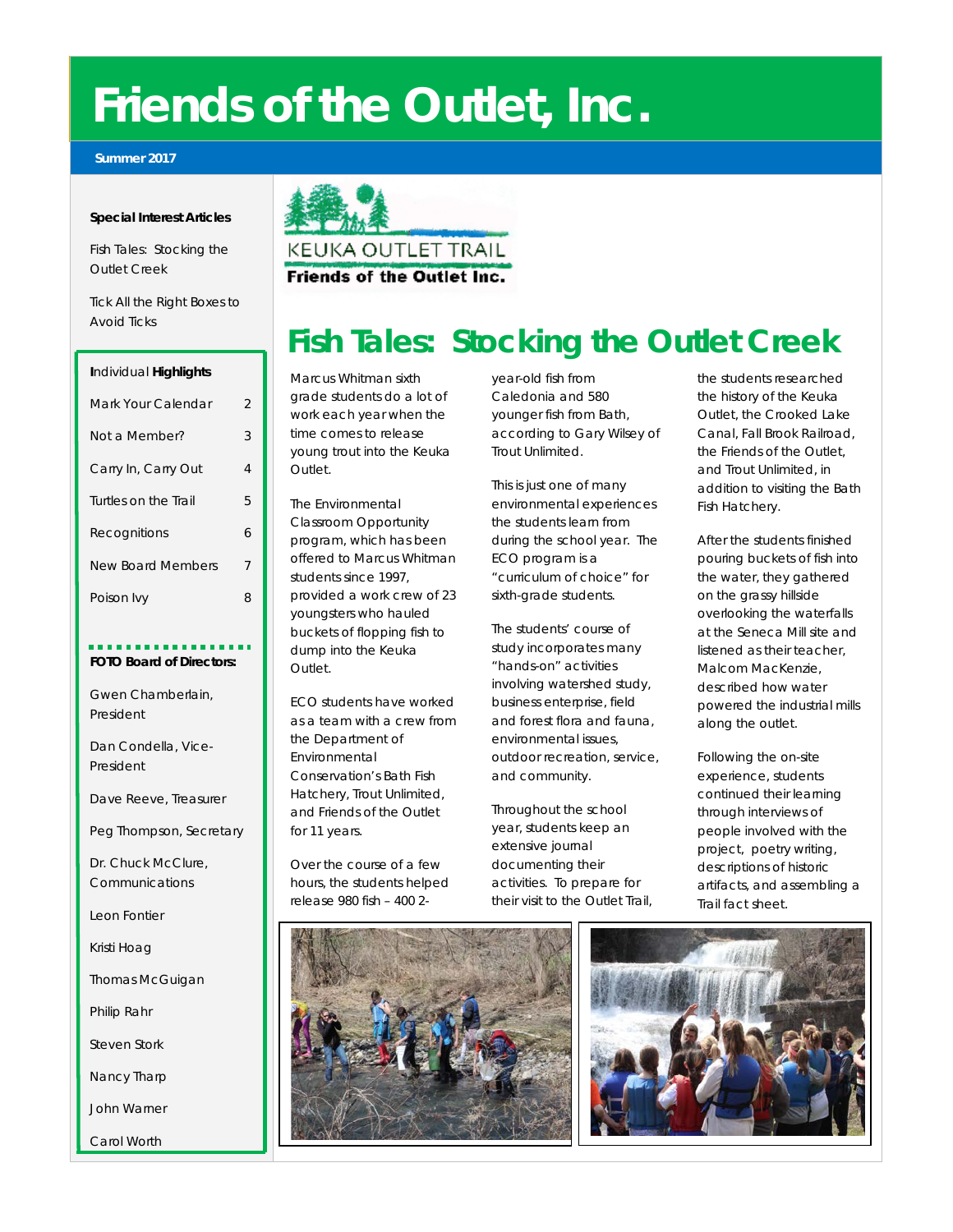#### Page 2



## **Upcoming Events. . . .**

## **July 12, 2017 –**

**Concert in the Park** *6:30 PM 415 Liberty St. Penn Yan, NY*

*Support FOTO through the purchase of home baked cookies,*

## **July 15, 2017 –**

**FOTO Photo Event** *9:30 -11:30 AM Seneca Mills Falls Parking Lot*

## **July 19, 2017 –**

**Quarterly Meeting** *7:00 PM Lyons National Bank*

*The meeting is open to anyone interested in the Keuka Outlet Trail and Friends of the Outlet.*

## **July 22, 2017 –**

**FOTO BBQ Fundraiser** *9:00 AM – 4:00 PM Oak Hill Bulk Foods*

## **September 16, 2017 –**

**Walk for Water Walk-athon** *9:00 AM Water Street Boat Launch* 

# *FOTO Photo Event*

"A click of the shutter, a crank of the film, and you've caught forever a significant bit of life." - Willis Peterson

Enjoy a **two hour morning stroll** on the Trail with professional photographer Steve Knapp, of Keukaview Photography. Join us to learn techniques to take stunning photographs and capture images of which you will be proud.

Even though the Trail is filled with awesome scenery, sometimes it is not so easy to translate that beauty into an awesome photo.

This event will help **photographers of all levels** portray the stunning beauty of the Trail, preserving those special memories and moments from a life outdoors.

Participants will gather at **Seneca Mills parking lot**,

beginning at **9:30 AM on Saturday, July 15th**.

As you hike, Steve will also pass along interesting tidbits of Trail history and geology.

**Bring your camera** – Any kind of camera will work.

For more information and in case of questionable weather, **contact Steve Knapp at 607-243-7213.**

# *Walk for Water Walk-a-thon*

Join in the fun, Saturday, September 16th at the Walk for Water Walk-a-thon on the Keuka Outlet Trail.

Bring your family and friends to raise funds and awareness for everyone's need for clean water.

Walk at your own pace and as far as you like, all the while enjoying the natural beauty of the Trail and exploring the history of a bygone era of waterpowered industry.

Join one of our fundraising super teams: The Seneca Lake and Keuka Lake teams will compete for the title of "Most Generous Lake."

Activities for all ages will add to the fun.

Check-in starts at 9:00 AM near the foot bridge at the Penn Yan Water Street Boat Launch Park.

The Walk-a-Thon will benefit the Friends of the Outlet. Penn Yan Rotary, and HTS Congo.

Get your walking shoes ready and don't miss this exciting event!



# **FOTO BBQ Fundraiser**

Support the Friends of the Outlet (FOTO) and enjoy a tasty barbecue dinner!

FOTO members will be manning the barbecue concession at Oak Hill Bulk Foods on Saturday, July 22nd from 9:00 AM to 4:00 PM.

Each Saturday during the busy summer season, Oak Hill Bulk Foods offers charitable organizations an opportunity to benefit from the large number of customers that visit the local store. The concession offers barbecued chicken or pork dinners, hot dogs,

ice cream, and beverages.

FOTO will receive a portion of the proceeds for the day as well as promote the Trail and recruit members.

At least four volunteers will be needed. To volunteer, **call Gwen Chamberlain at 607-745-4790**.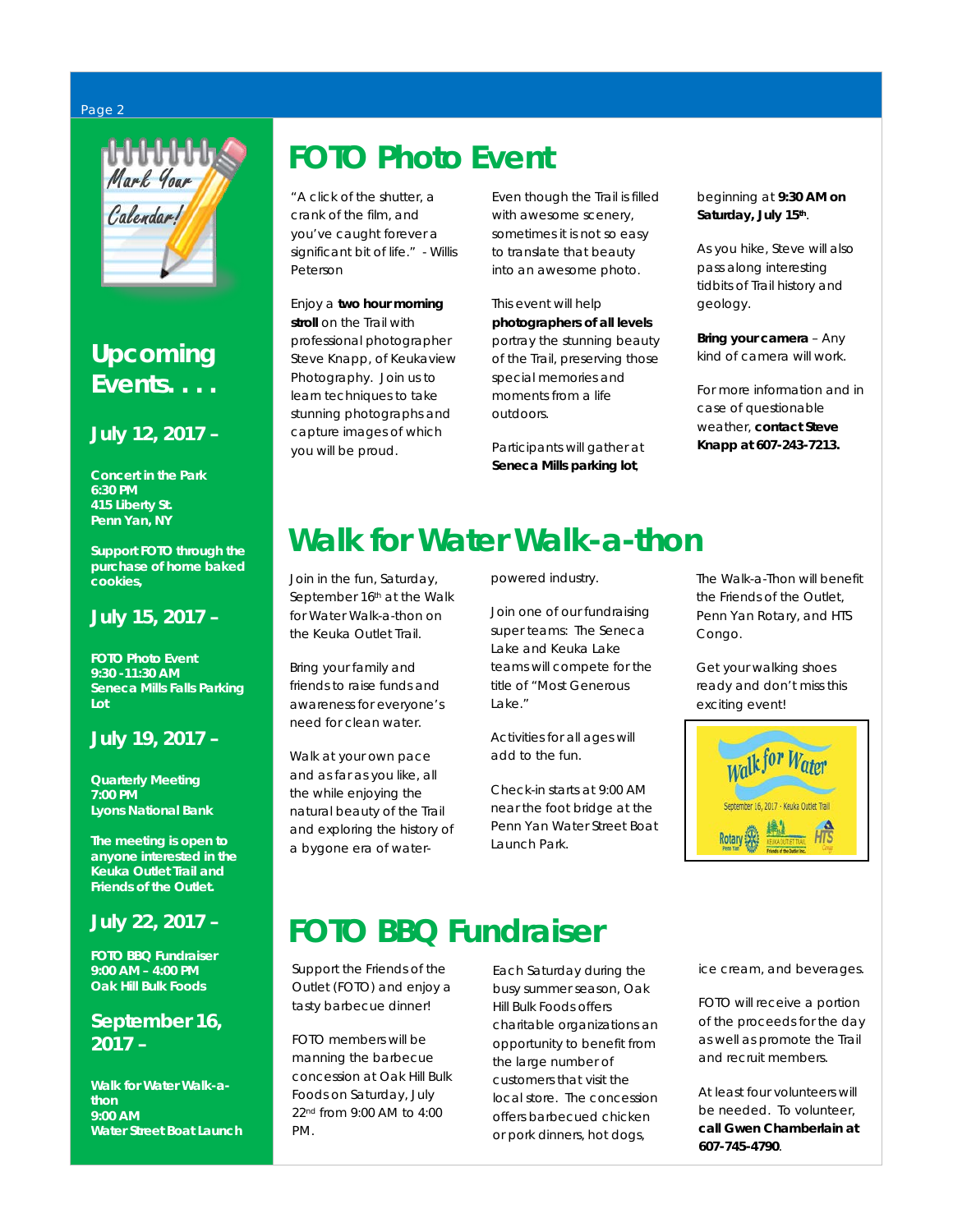Page 3

## Not a Member? Join Us! | Birders' Paradise!

| YES, I'm joining other FRIENDS of the Keuka Outlet Trail!           |  |
|---------------------------------------------------------------------|--|
|                                                                     |  |
|                                                                     |  |
|                                                                     |  |
|                                                                     |  |
|                                                                     |  |
|                                                                     |  |
| <b>MEMBERSHIP LEVEL</b>                                             |  |
| ____ Individual (\$20/year)                                         |  |
| ___ Family (\$40/year)                                              |  |
| $\frac{1}{2}$ Booster (\$100/year)                                  |  |
| PLEASE MAKE CHECKS PAYABLE TO:                                      |  |
| Friends of the Outlet, Inc.                                         |  |
| Send to: Friends of the Outlet, Inc. PO Box 65<br>Dresden, NY 14441 |  |
| OR                                                                  |  |
| <b>PAY ELECTRONICALLY via PAY PAL</b>                               |  |
| www.keukaoutlettrail.org                                            |  |

On Saturday, May 20, expert and novice birders hiked one mile of the Trail from the Dresden trailhead to Hopeton. Twenty-six species of birds were identified either by sight or sound. Members of both the Eaton Birding Society and FOTO enjoyed the morning outing listening, spotting, learning, and sharing.



*Leader Lynn Donaldson shares information about the Baltimore Oriole with FOTO members Ted and Susan Carman.*



 *Sighting a Gray Catbird.* 



 *A successful outing!* 



## **Trail Condition Form**

On the Trail and notice something amiss?

Use the new Trail Condition Report Form now available

 on our website, [www.keukaoutlettrail.org.](http://www.keukaoutlettrail.org/)

 reporting any signage or Help us maintain the Trail by building degradation or damage, erosion, flooding, blowdowns, overgrown

areas or any illegal incidents or usage.

Thank you for helping to keep the Keuka Outlet Trail in good condition!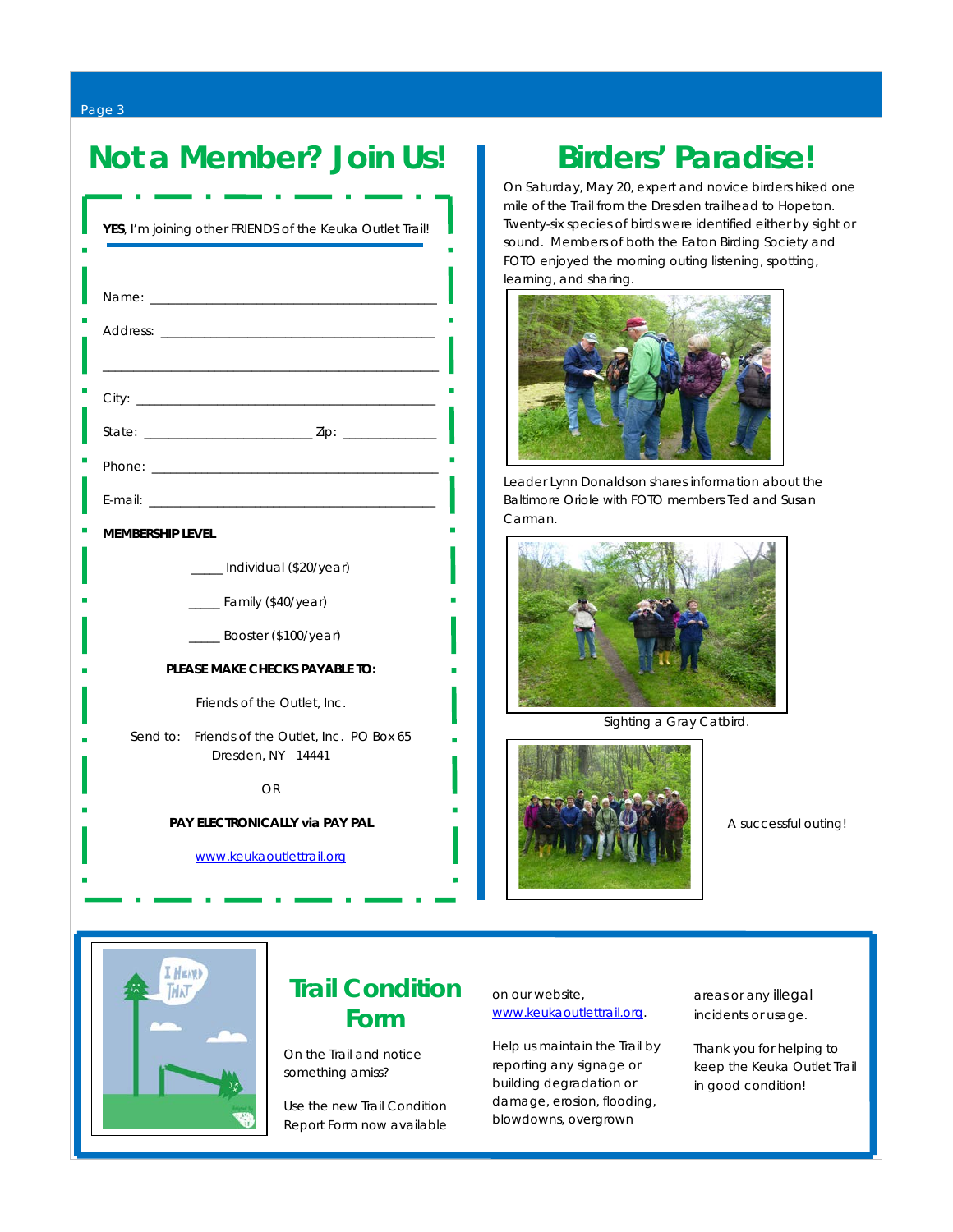



# **Carry-In, Carry-Out**

Thank you for being a steward of the Keuka Outlet Trail by taking an active role in keeping it clean and green. When we Carry-In/Carry-Out we help to improve the Trail.

- Taking responsibility for our waste encourages awareness of our impact on natural resources, and can prompt environmentally friendly behaviors.
- It fosters a partnership between visitors and the Trail by encouraging all visitors to help maintain a clean trail.
- Increases the safety of your visit by reducing the number of pests in/around picnic areas and along the Trail.
- It eliminates unsightly trash on the Trail that can detract from the beauty of the natural environment.
- Improves the health of wildlife by reducing their dependency on trash as a food source.

The Trail belongs to all of us, so just like our homes, it is our responsibility to care for it and protect it for generations to come.

,,,,,,,,,,,,,,,,,,,,,,,,,





### **Kudos to the Maintenance Committee!**

Members of the committee have been hard at work.

The new gate at Milo Mills (on the left) was recently installed.

Benches (on the right) also are beginning to be set in place along the Trail.

# **Did You Know? A Trail Fun Fact**

The big "W" on a cement pillar, located along the Trail, signaled the train conductor of the Fall Brook Railroad to blow his whistle.

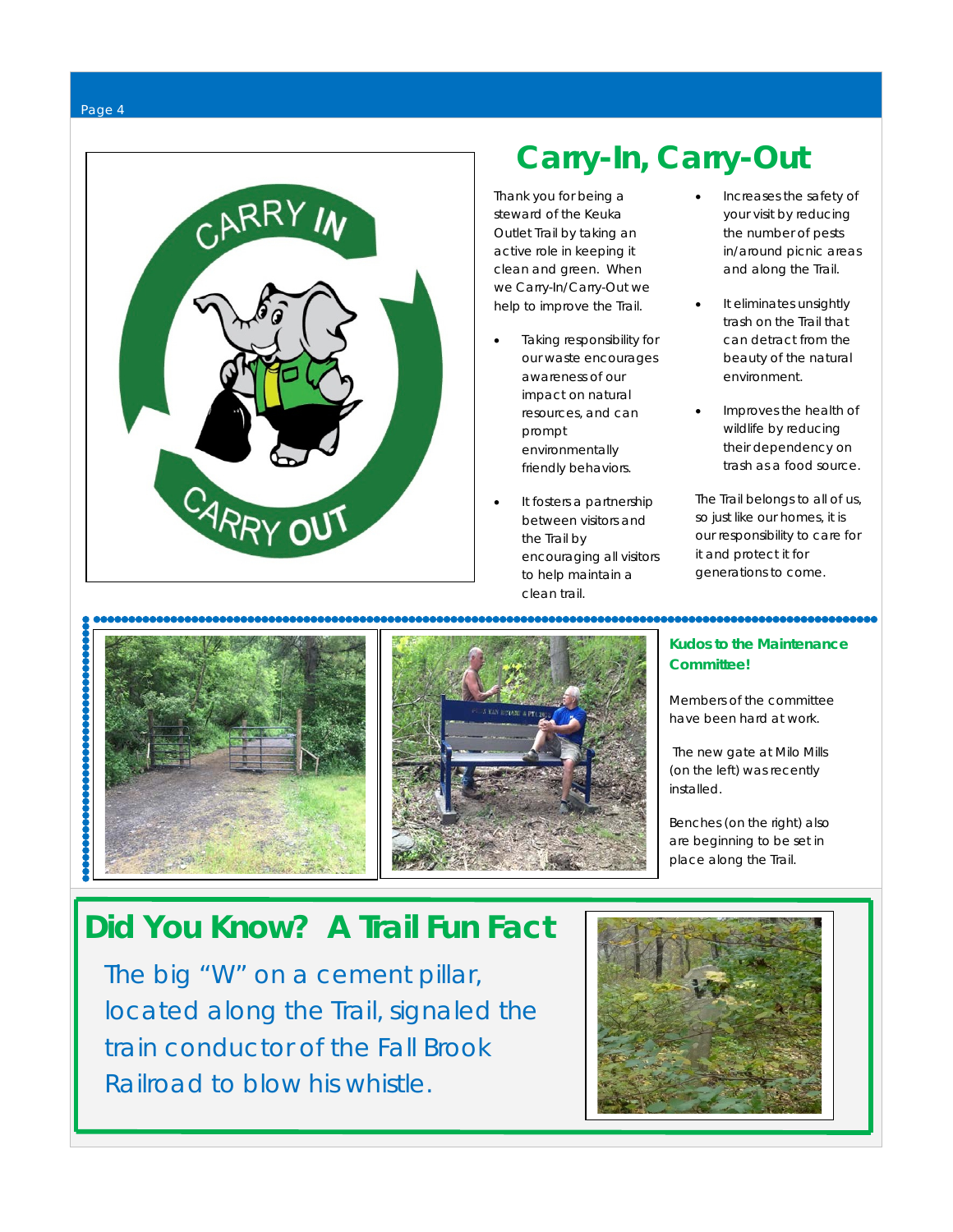# **Slow and Steady: Turtles on the Trail**

Located between Milo Mills and Seneca Mills Falls, just past the Dresden 4-mile sign on the left hand side, is an area known by locals as Turtle Creek.

A quiet approach often yields a spectacular sighting of painted turtles basking in the warmth of the day.

These very aquatic animals reach about 6 inches along the shell.

Colorful yellow and red stripes on their neck and spots on the head can be seen when the turtle is basking. The dark carapace (top shell) is smooth and bordered with red and yellow. The plastron (bottom shell) is bright yellow, with or without dark blotches, depending on the subspecies.

Males have long claws on their front feet; females have longer shells.

Painted turtles eat a variety

of invertebrates, tadpoles and vegetation, but will also scavenge carrion.

The painted turtle is commonly seen basking on warm summer days, usually on partly-submerged logs or rocks, but disappears into the water quickly when disturbed.



# **Tick All the Right Boxes to Avoid Ticks**

Ticks are on the rise and they occur in more and more places.

Preventing tick bites is the first line of defense for keeping you safe.

Ticks latch on without much fanfare and are loaded with disease-causing pathogens. The following checklist provides everything you should know about ticks to stay disease-free.

- **Ticks crawl up** most likely they latch onto your foot or leg and crawl up over your entire body. Ticks are programmed to try and attach around your head and neck where the skin is thinner and hosts have more trouble grooming.
- **All ticks come in small, medium and large sizes** – they hatch from eggs and develop

through three active stages (small – the size of sand grains; medium – the size of poppy seeds; large – the size of apple seeds).

- **Ticks carry disease-causing microbes** – Tick-transmitted infections are more common these days and much more likely to make you sick.
	- **For most tick-borne diseases, you have at least 24 hours to find and remove a feeding tick before it transmits an infection** – many of the disease carrying microbes transmitted by ticks need a reactivation period in the tick once it begins to feed. The germs eventually make their way into the tick's salivary glands and the tick spits them into you while feeding.
	- **The easiest and safest way to remove a tick is with a pointy tweezer –** grab the tick right down next to the skin and simply pull the tick out like a

splinter. Don't worry if the mouthpart stays in your skin as long as you've got the rest of the tick by its head. Remember to save the tick and try to identify it.

- **Clothing with built-in tick repellent is best for preventing tick bites –** Wear clothing (shoes, socks, shorts or pants, and shirt) with permethrin tick repellent built-in. These commercially-treated clothes last through at least 70 washes.
- **Tick bites and tick-borne diseases are completely preventable –** wearing tick repellent clothing, treating pets every month with tick repellent spot-on products, getting into a habit of doing a quick body scan for attached poppy-seed sized or larger ticks, and pulling ticks off quickly and safely are all great actions for preventing tick bites.

**"And the turtles of course…all the turtles are free, as turtles and, maybe, all creatures should be."**

- **Dr. Seuss**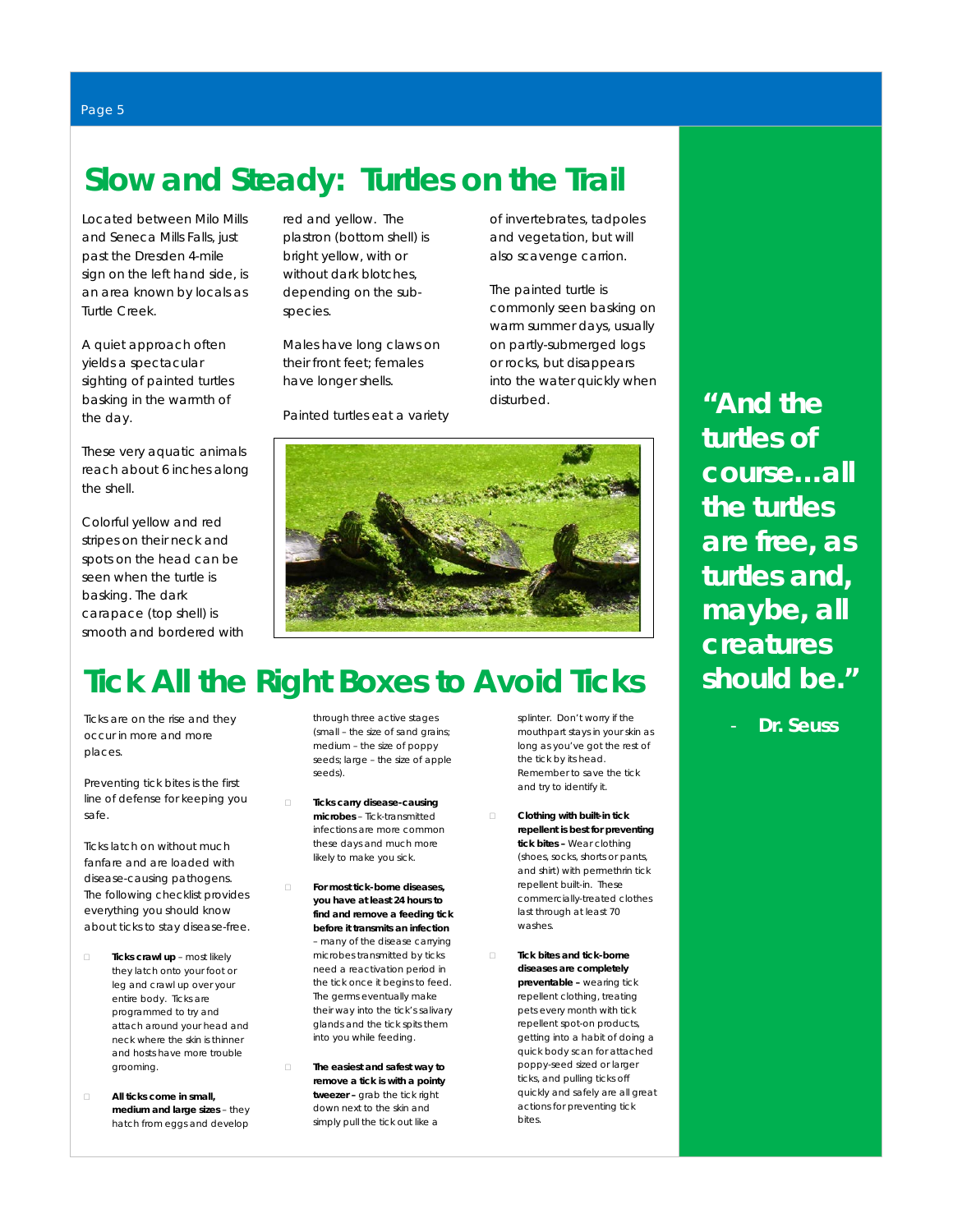# **Above and Beyond Award presented to:**

ļ

- **Norm Koek - FOTO Board Member 2014-2017**
- **Ivan Oberholtzer – FOTO Board Member 2011-2017**
- **Mickey Orr – FOTO Board Member 2011-2017**

*In recognition and deep appreciation for many hours of effort, selfless contributions, individual talents, and concerned* 

- *dedication so generously given to the*
- *Keuka Outlet Trail.*

## *"The idea of*

*service leads* 

*to* 

## *community."*

*- Ludwig M. van der Rohe* 

# **Translating Vision into Reality**

Peg Thompson has dedicated four years to the Friends of the Outlet as a Board of Director, Secretary, and most recently as President. The Trail has inspired her personally for many reasons and that inspiration has provided leadership direction toward future achievements.

"The outlet changes constantly, making it interesting no matter when it is visited or at what spot along the Trail. This is true all seasons of the year. The falls at the Seneca Mill site is particularly dramatic, both in winter when ice sometimes covers the falls and in summer when a gentle mist from the water drifts over the area." The

ever-changing water and variety of plants, birds, and wildlife complete the appeal.

Peg delights in encounters with Trail users that express their blissful enjoyment of the Trail surroundings. She recalls a time last summer when a visitor walked to a spot where Seneca Mills Falls could easily be seen. The visitor threw her arms into the air and exclaimed, "Wow!"

That unbridled joy serves as motivation for Peg to lift the vision for the Trail to high sights. Her efforts are directed toward making the Trail a destination that can be experienced by anyone no matter how they are visiting the site.

Planned improvements such as signage, a better surface to walk, run, or bike on will enhance the total Trail experience. The Design Project has given the Board a wealth of ideas for enhancements of the Cascade area. Six acres adjacent to the Trail that was donated to FOTO in 2016 could also be developed, possibly as a dedicated bird watching area. "In the future, the Trail could become a resource for both visitors and local residents, offering many types of recreational activities as well as a view of the long history of Yates County as it is connected to this waterway."

leaders dedication<br>excellence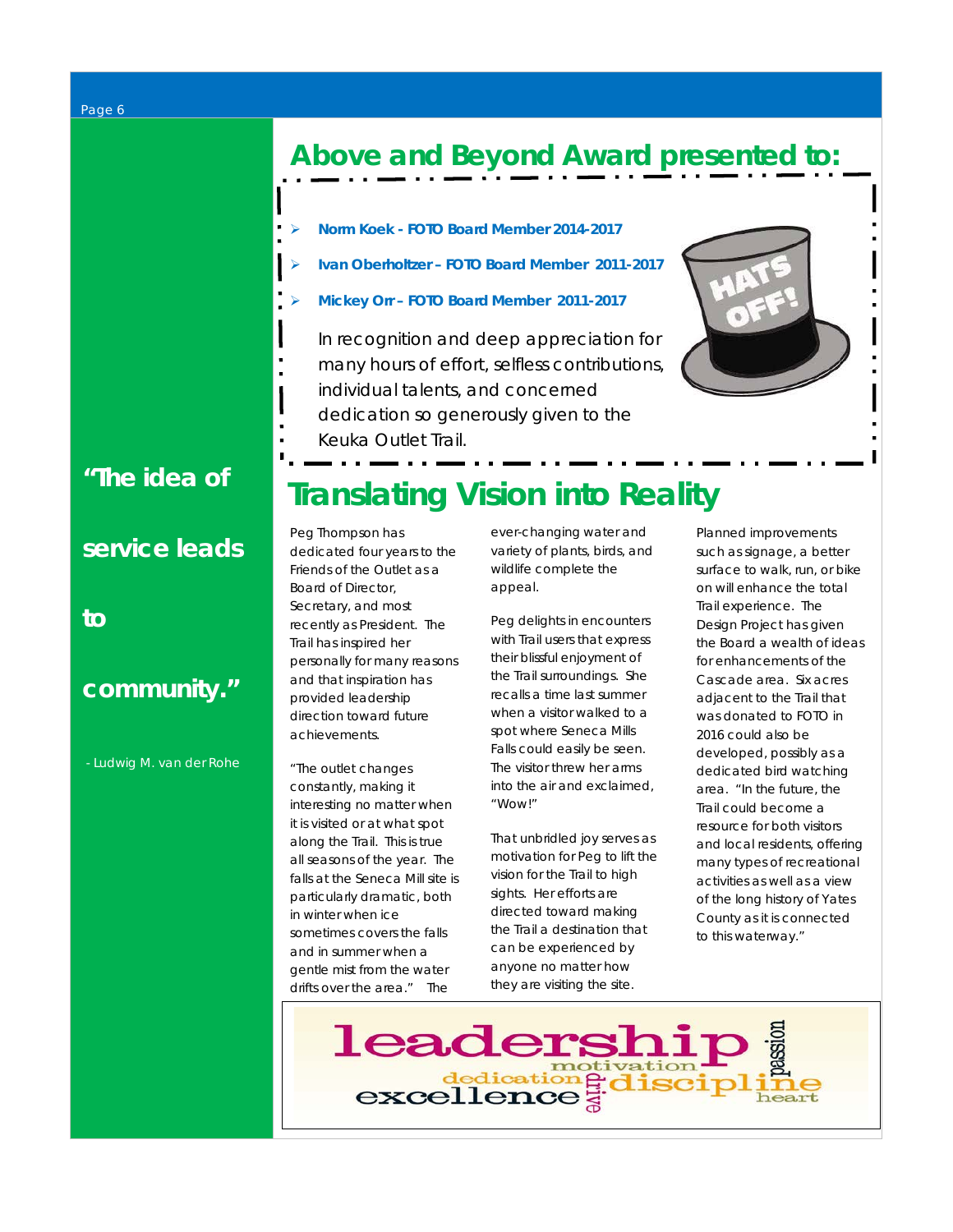# **Trail Receives McGowan Fund Grant**

The Keuka Outlet Trail gratefully received a grant from the William G. McGowan Charitable fund last month. The \$2400 grant will be used to create and install one of the five interpretive signs planned for five different historic mill sites on the Trail. When these five foot signs are in place they will replace much of the patchwork of notices and signs currently in use. The interpretive signs will include a map of

the Trail, an historic photo of the site, a "story" about that specific site and a list of rules that will guide users to be good stewards of the Trail.

Rochester and the Finger Lakes form one of the McGowan Charitable Fund's six grant-making regions. The William G. McGowan Fund promotes, nurtures, and supports initiatives in three program areas: Education, Human

Services, and Healthcare and Medical Research.

For more information, please visit, [www.williamgmcgowanfund.org.](http://www.williamgmcgowanfund.org/)



Wilkinson built the first mill

People who stopped to talk with the volunteers were happy to hear the information offered.

Look forward to future onsite opportunities to learn about the Trail history and visit our website at [www.keukaoutlettrail.org.](http://www.keukaoutlettrail.org/)

here in 1790.

*"Rest is not idleness, and to lie sometimes on the grass on a summer day listening to the murmur of water, or watching the clouds float across the sky, is hardly a waste of time."*

 *-John Lubbock*

# **Outlet Trail's History Hike**

The weather was perfect for our very first history hike.

Volunteer and direct descendant of Abraham Wagener, founder of Penn Yan, George Reigelsperger, was stationed near Birkett Mills. He has a special interest in the mill because it was once owned by this same ancestor.

Board of Director, John Warner, was at Milo Mills, the site of a store and gristmill built in 1800 by John and Anna Lawrence. The store was one of the first in the area.

Peg Thompson, our past president, was located at Seneca Mills Falls where Yates County got its start when followers of Jemima

# **FOTO Welcomes New Board Members**

The Friends of the Outlet announces the appointment of three new members of its Board of Directors, as well as the full slate of officers and board members for 2017-18.

Joining the Board of Directors are Philip Rahr, Steven Stork, and John Warner. All three of our newest Board members embody the spirit of community and bring talent, expertise, and

energy to the table. We are very fortunate to have them by our side as we continue to strengthen the Keuka Outlet Trail as a resource for our region.

The slate of board members for 2017-18 is listed below:

Gwen Chamberlain, President Dan Condella, Vice-President Dave Reeve, Treasurer Peg Thompson, Secretary Dr. Chuck McClure, Communications

Leon Fontier Kristi Hoag Thomas McGuigan Philip Rahr Steven Stork Nancy Tharp John Warner Carol Worth